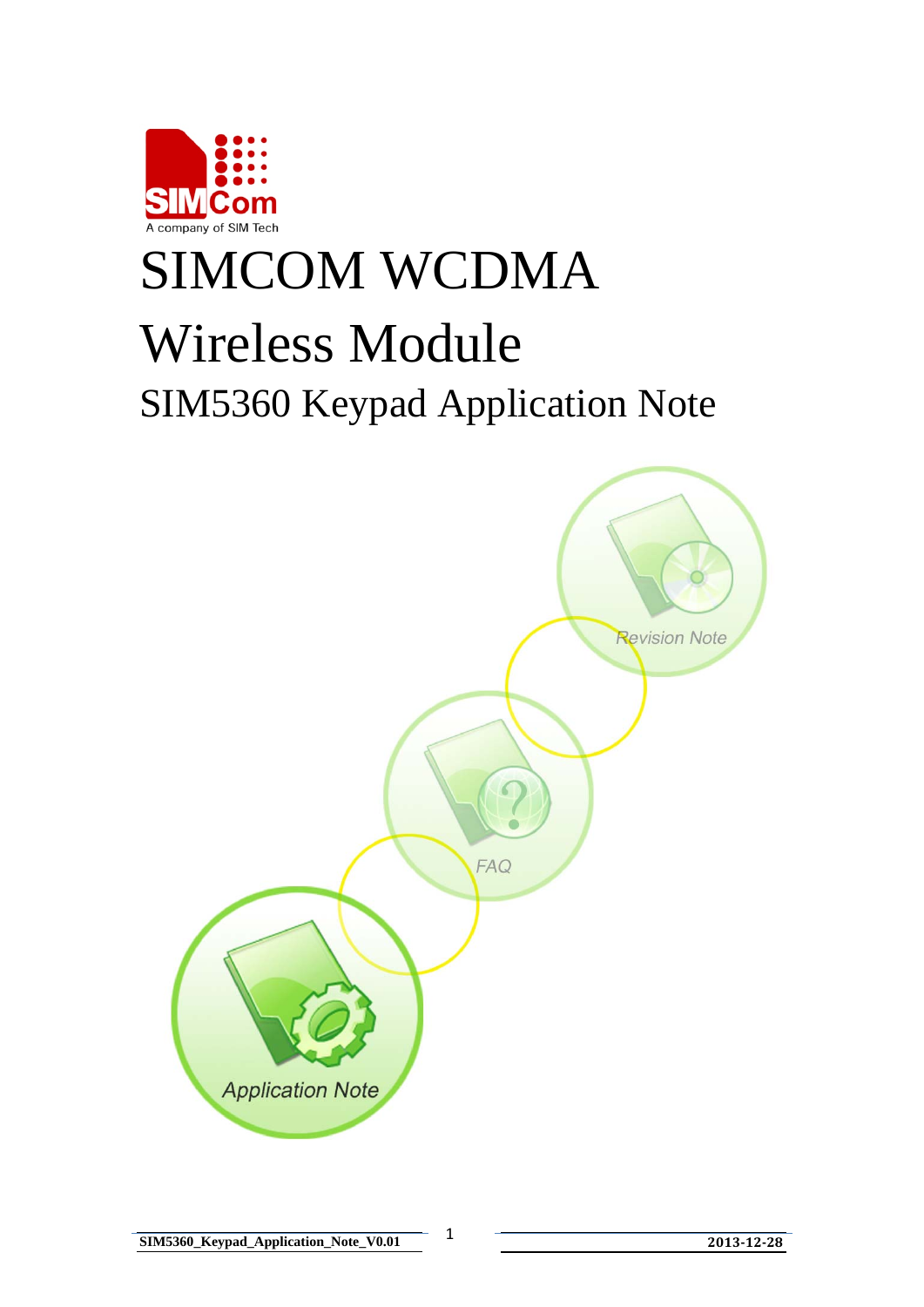| <b>Document Title:</b>      | <b>SIM5360 Keypad Application Note</b> |  |  |
|-----------------------------|----------------------------------------|--|--|
| <b>Version:</b>             | 0.01                                   |  |  |
| Date:                       | 2013-12-28                             |  |  |
| <b>Status:</b>              | Developing                             |  |  |
| <b>Document Control ID:</b> | SIM5360_Keypad_Application_Note_V0.01  |  |  |

#### **General Notes**

SIMCom offers this information as a service to its customers, to support application and engineering efforts that use the products designed by SIMCom. The information provided is based upon requirements specifically provided to SIMCom by the customers. SIMCom has not undertaken any independent search for additional relevant information, including any information that may be in the customer's possession. Furthermore, system validation of this product designed by SIMCom within a larger electronic system remains the responsibility of the customer or the customer's system integrator. All specifications supplied herein are subject to change.

#### **Copyright**

This document contains proprietary technical information which is the property of SIMCom Limited., copying of this document and giving it to others and the using or communication of the contents thereof, are forbidden without express authority. Offenders are liable to the payment of damages. All rights reserved in the event of grant of a patent or the registration of a utility model or design. All specification supplied herein are subject to change without notice at any time.

## *Copyright © Shanghai SIMCom Wireless Solutions Ltd. 2013*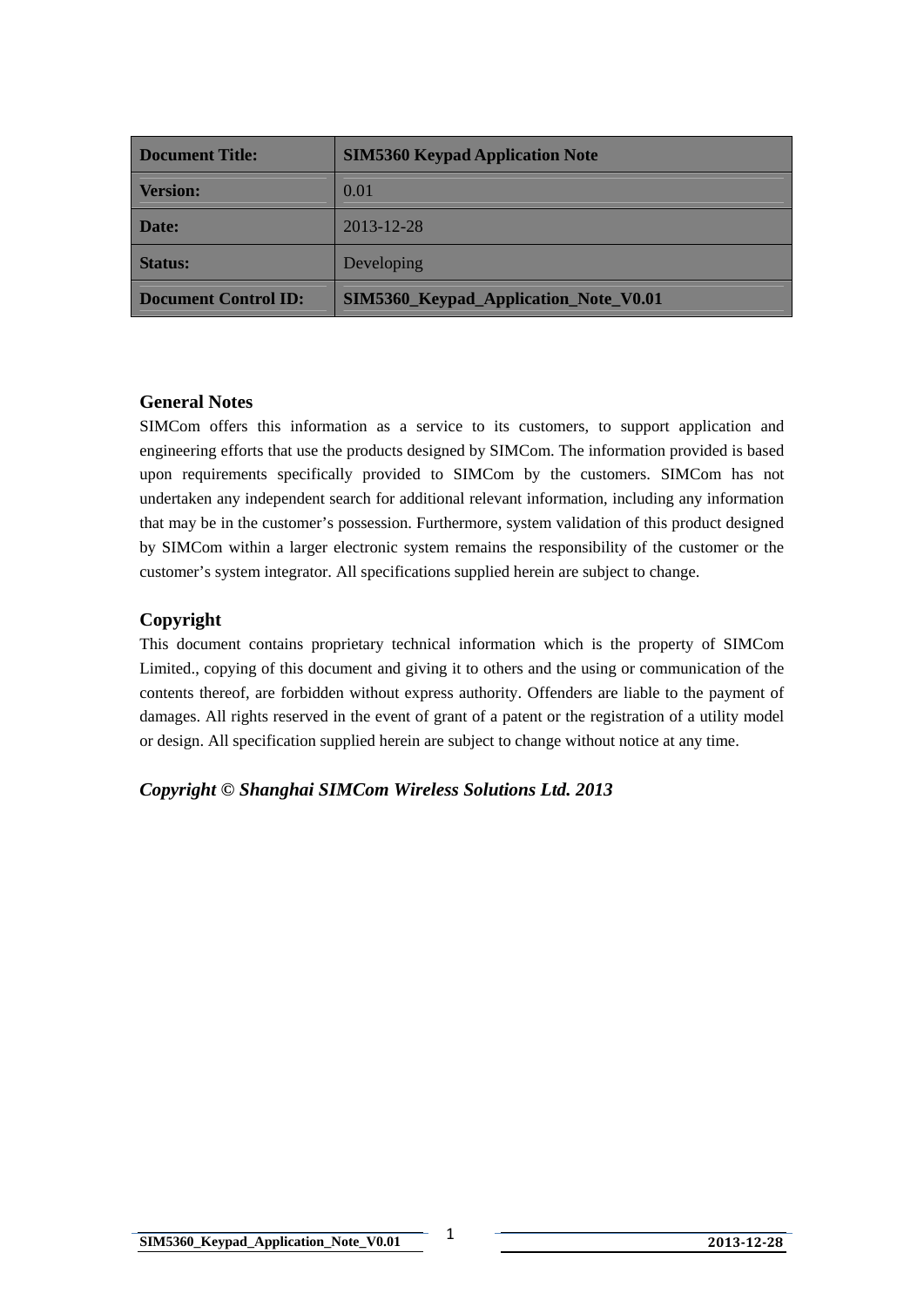

## <span id="page-2-0"></span>**Contents**

| SM |  |
|----|--|
|    |  |
|    |  |
|    |  |
|    |  |
|    |  |
|    |  |
|    |  |
|    |  |
|    |  |
|    |  |
|    |  |
|    |  |

 $\mathbf{2}$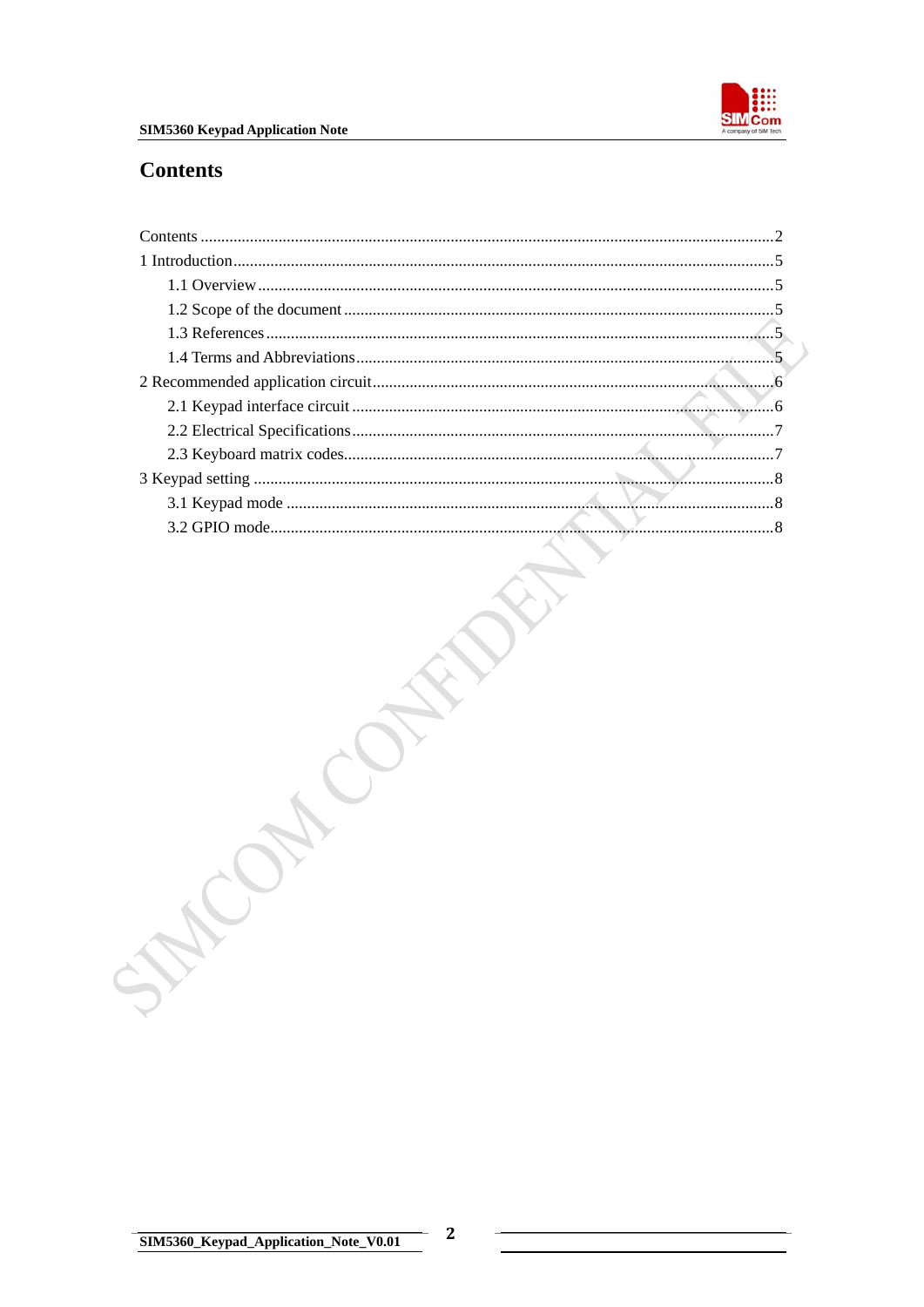

# **Figure Index**

FIGURE 1: KEYPAD INTERFACE [MATRIX\(WITH ESD PROTECTION\).........................................6](#page-6-0)

# **Table Index**

**CAN CONSIDERATIVE**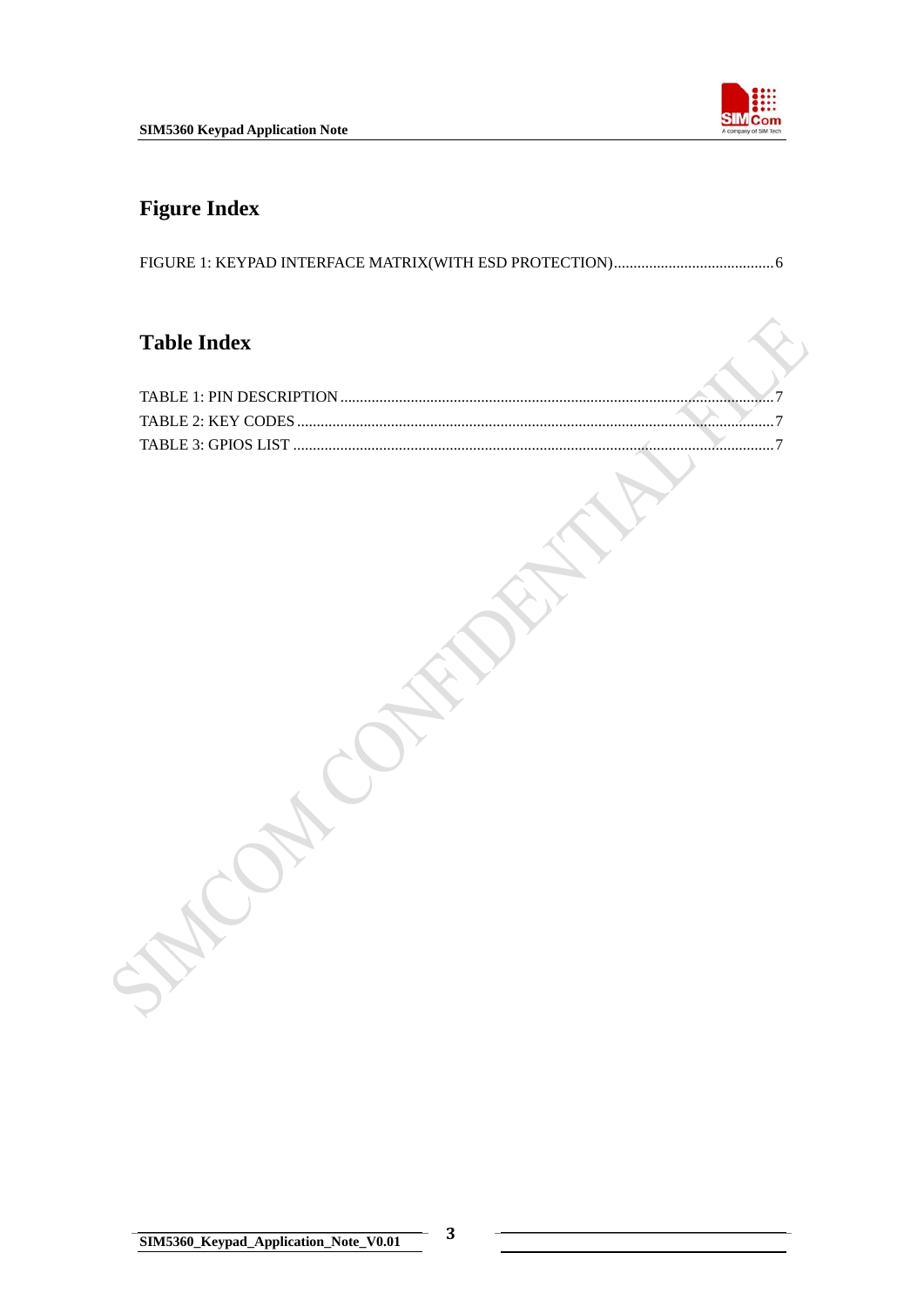

# **Version history**

| Date                  | <b>Version</b> | Description of change | Author    |
|-----------------------|----------------|-----------------------|-----------|
| $2013 - 12 - 28$ 0.01 |                | Origin                | silin.zhu |

ON CONFERENCE FILL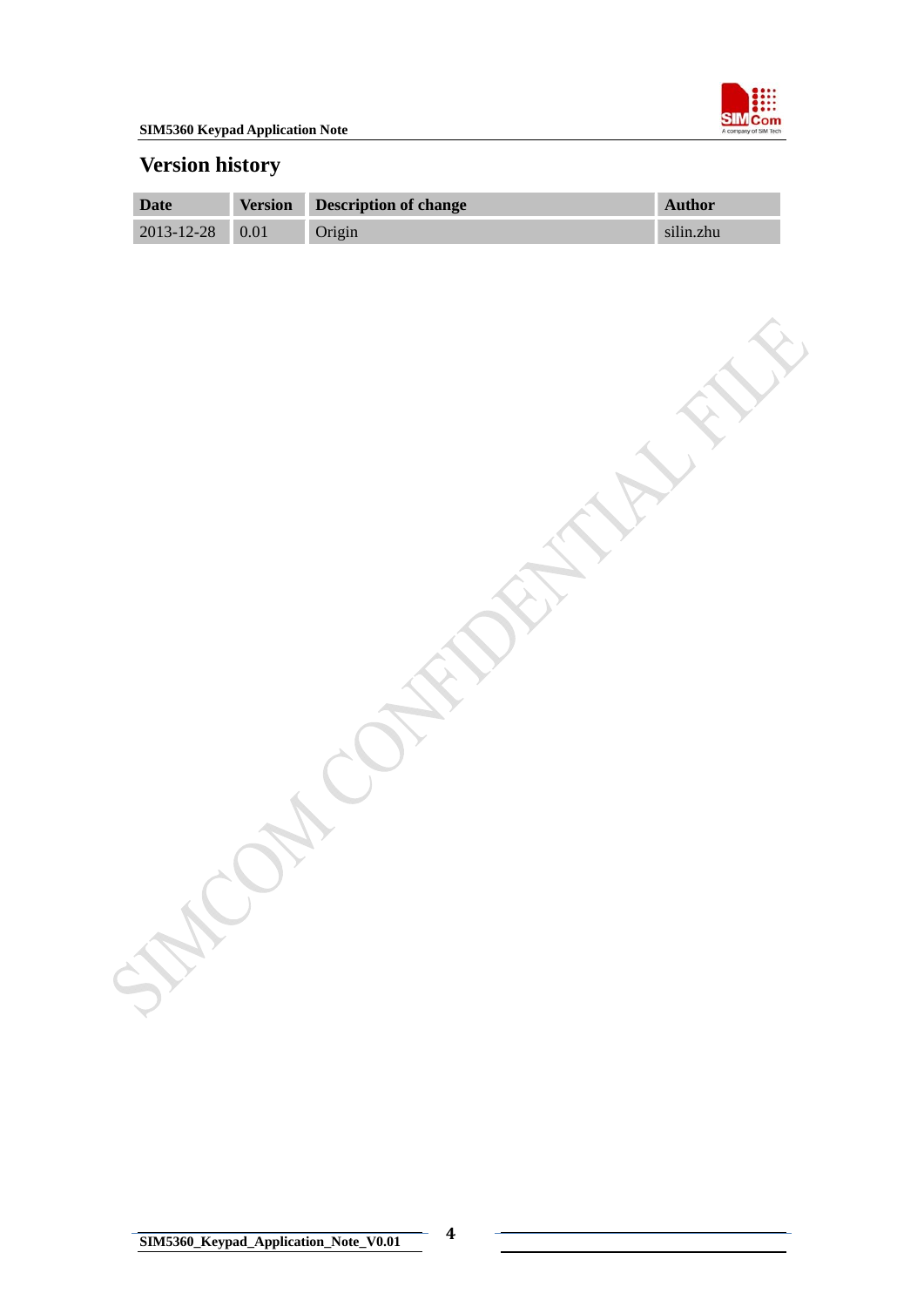

# <span id="page-5-0"></span>**1 Introduction**

#### **1.1 Overview**

SIMcom modules provide a keypad interface that supports five sense lines, or columns, and five keypad rows. The columns are used for sensing (KEYSENSE\_Nx); The rows are used for driving (KEYPAD\_x). The interface generates an interrupt when any key is pressed . This document describes the decoding of keyboard matrix application of SIMcom modules that is used to design for POS, handset, include the dual-mode mobile phone, PDA, and the others.

#### **SIM5360 Keypad Feature**

- $\blacksquare$  Supports five sense lines and five keypad rows, 25 keys.
- Can be configured to GPIO.
- **ESD** protect inside.
- 1.8V operate.

## **1.2 Scope of the document**

This document is intended for the following versions of the SIMCom modules •SIM5360

## **1.3 References**

The present document is based on the following documents:

- **[1]** SIMCOM\_SIM5360\_ATC\_EN\_V0.05.doc
- **[2]** SIMCOM\_SIM5360\_HD\_EN.pdf

#### **1.4 Terms and Abbreviations**

For the purposes of the present document, the following abbreviations apply:

- AT ATTENTION: the two-character abbreviation is used to start a command line to
- be sent from TE/DTE to TA/DCE
- TA Terminal Adaptor; e.g. a data card (equal to DCE)
- TE Terminal Equipment; e.g. a computer (equal to DTE)
- UMTS Universal Mobile Telecommunications System
- URC Unsolicited Result Code
- USIM Universal Subscriber Identity Module
- WCDMA Wideband Code Division Multiple Access

**SIM5360\_Keypad\_Application\_Note\_V0.01 5**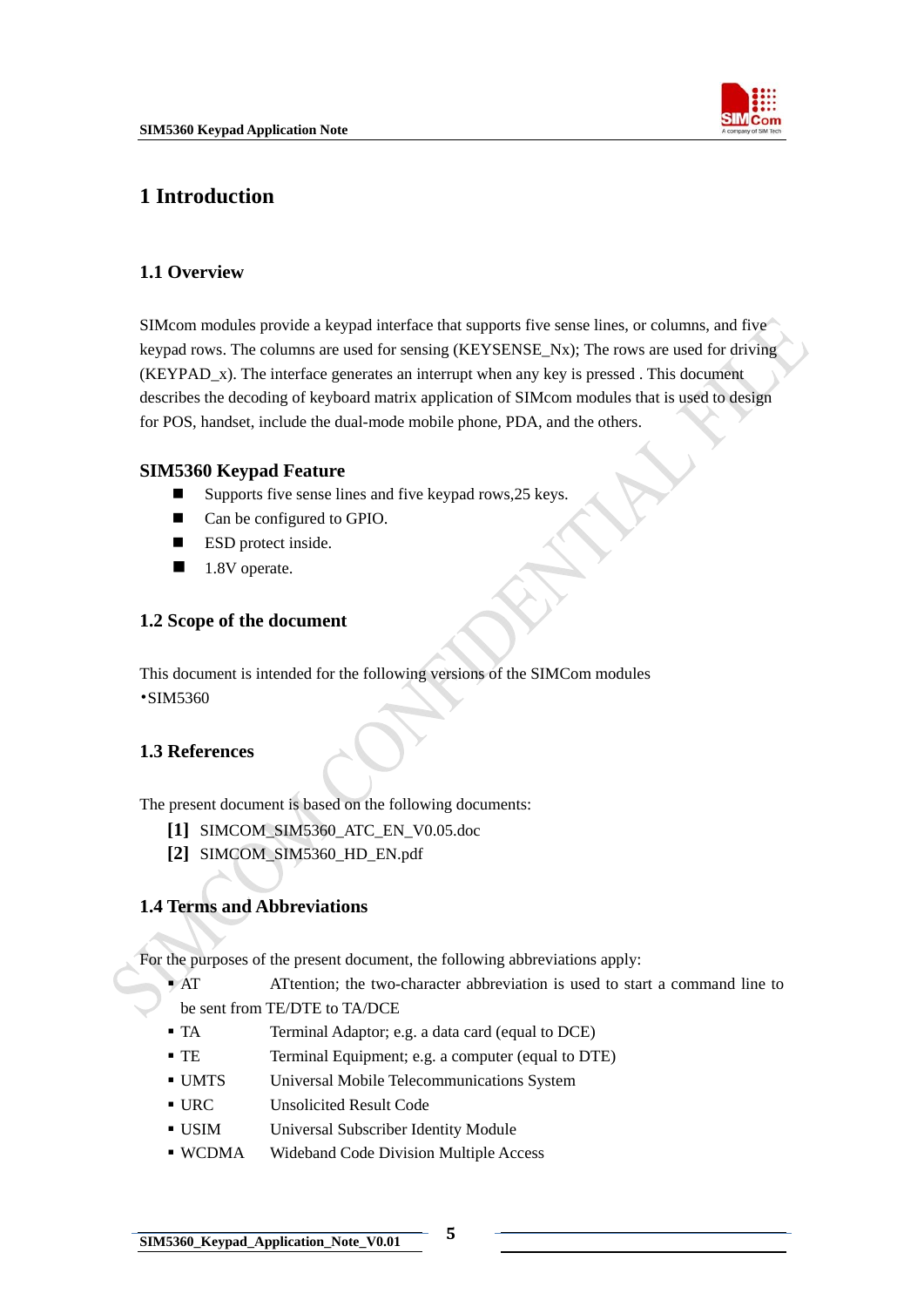# <span id="page-6-0"></span>**2 Recommended application circuit**



# **2.1 Keypad interface circuit**

Figure **1**: **keypad interface matrix(With ESD protection)** 

When a keypad button is pressed, its corresponding column is pulled low (since all rows are low). Since it is an active low sense line, the module begins scanning the keypad. During a scan, each row is sequentially driven low, one at a time. As each row is driven low, the columns are sensed. The precise keypad button being pressed is revealed when that button's column reads low while that button's row is driven low.

## *Note: keypad is 1.8V operation.*

The keypad should include ESD protection. Although some ESD components have been added in our model, to improve ESD, one should put some ESD components on customer host board. The ESD components should be placed beside the connectors which the human body might touch. We recommend using an Electro-Static discharge device DF2S6.8S.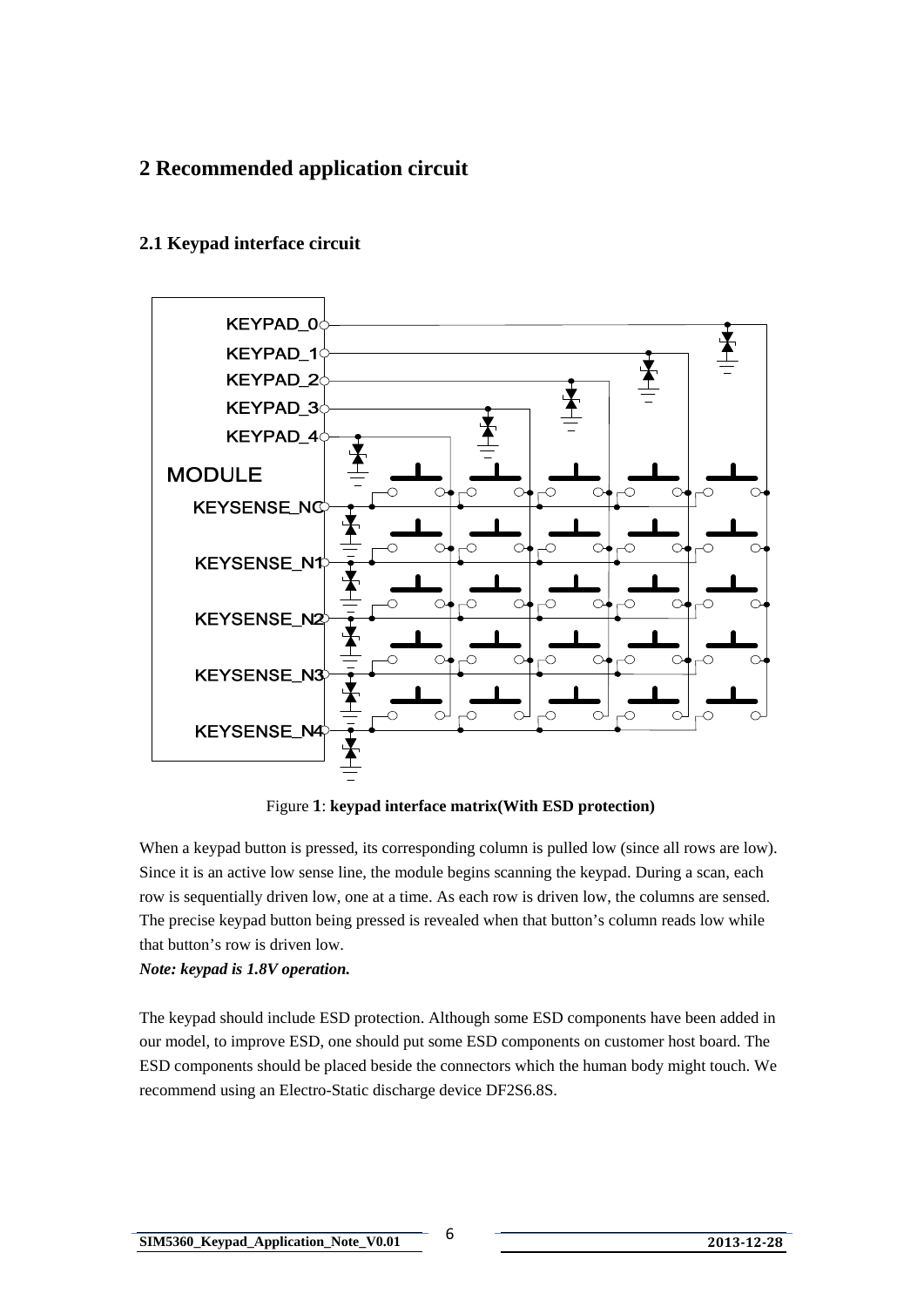

## <span id="page-7-0"></span>**2.2 Electrical Specifications**

Key Digital I/O specifications are presented in Table 1.

#### **Table 1: Pin Description**

| <b>Keypad</b> interface |          |                                           |                    |
|-------------------------|----------|-------------------------------------------|--------------------|
| <b>PIN NAME</b>         | I/O      | <b>DESCRIPTION</b>                        | DC CHARACTERISTICS |
| KEYPAD 0                | $\Omega$ | Bit 0 drive to the pad matrix             | VOLmin=GND         |
| KEYPAD 1                | $\Omega$ | Bit 1 drive to the pad matrix             | $VOLmax=0.45V$     |
| KEYPAD <sub>2</sub>     | $\Omega$ | Bit 2 drive to the pad matrix             | $VOHmin=1.35V$     |
| KEYPAD 3                | O        | Bit 3 drive to the pad matrix             | $VOHmax=1.8V$      |
| KEYPAD 4                | O        | Bit 4 drive to the pad matrix             |                    |
| <b>KEYSENSE NO</b>      | I        | Bit 0 for sensing key press on pad matrix | $VILmin = GND$     |
| KEYSENSE N1             | I        | Bit 1 for sensing key press on pad matrix | VILmax=0.63V       |
| KEYSENSE_N2             | I        | Bit 2 for sensing key press on pad matrix | $V$ IH $min=1.17V$ |
| KEYSENSE N3             | I        | Bit 3 for sensing key press on pad matrix | $V$ IHmax=2.1V     |
| KEYSENSE N4             | I        | Bit 4 for sensing key press on pad matrix |                    |

## **2.3 Keyboard matrix codes**

The following table shows codes of keyboard matrix.Key codes is hexadecimal fomat.The function can be redefined by customer.Functions are reference in table 2.

| Table 2: Key codes |  |  |
|--------------------|--|--|
|--------------------|--|--|

| <b>KEY VALUE REFERENCE</b> |                     |                           |                   |                |
|----------------------------|---------------------|---------------------------|-------------------|----------------|
| $<$ key $>$                | <key_row></key_row> | <key_column></key_column> | function(default) | description    |
| 0x01                       | $\overline{2}$      | 4                         | "MSG"             | Message select |
| 0x02                       |                     | 3                         | "#"               | # key          |
| 0x03                       | 1                   | 1                         | 0 <sub>2</sub>    | * key          |
| 0x04                       | 1                   | $\overline{2}$            | "0"               | Number 0       |
| 0x05                       | 4                   | 1                         | "1"               | Number 1       |
| 0x06                       | $\overline{4}$      | 2                         | "2"               | Number 2       |
| 0x07                       | 4                   | 3                         | "3"               | Number 3       |
| 0x08                       | 3                   | 1                         | "4"               | Number 4       |
| 0x09                       | 3                   | 2                         | "5"               | Number 5       |
| 0x0A                       | 3                   | 3                         | "6"               | Number 6       |
| 0x0B                       | $\overline{2}$      | 1                         | "7"               | Number 7       |
| 0x0C                       | $\overline{2}$      | $\overline{2}$            | "8"               | Number 8       |
| 0x0D                       | 2                   | 3                         | "Q"               | Number 9       |
| 0x0E                       | 1                   | $\mathbf{0}$              | "BACK"            | Back key       |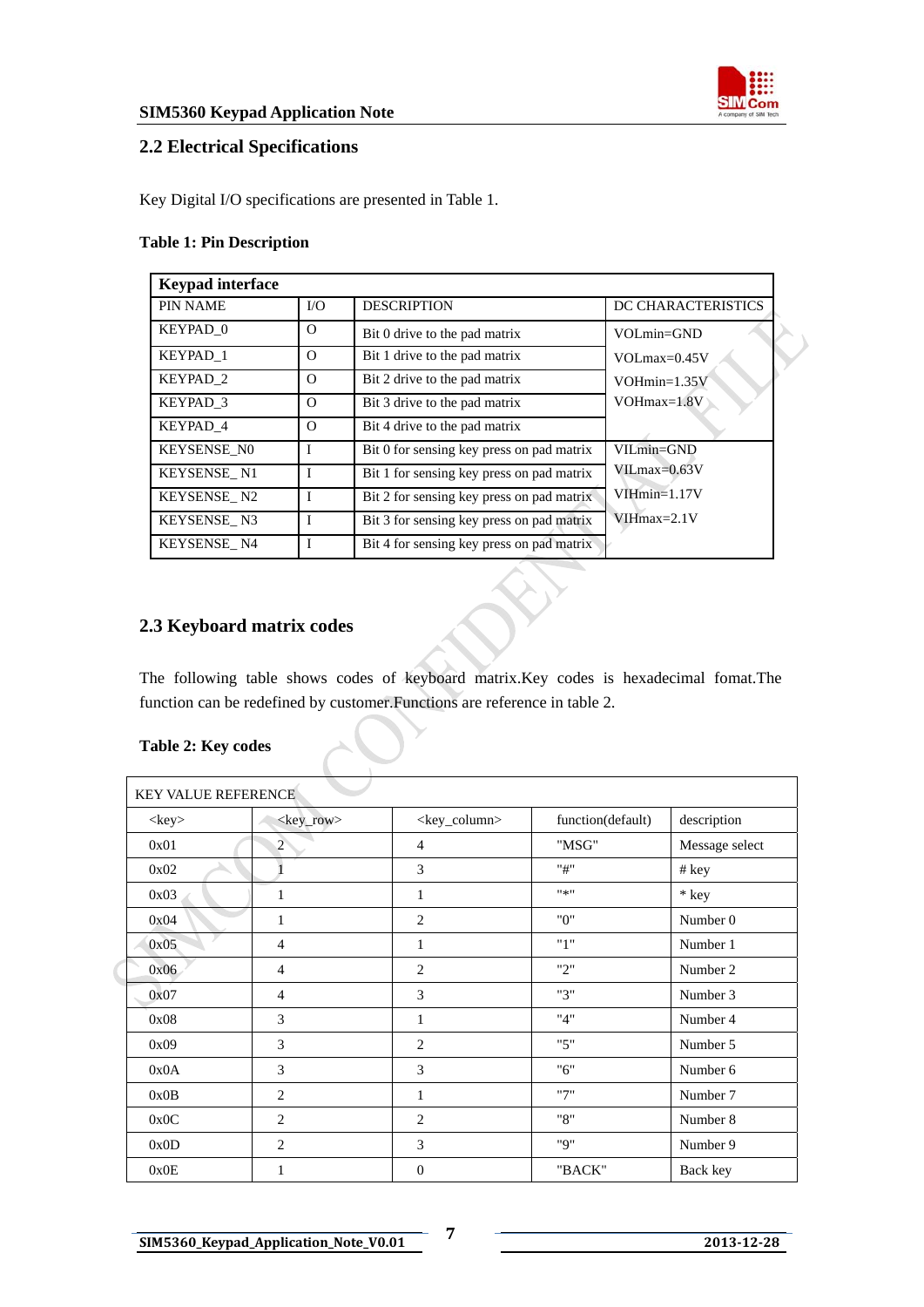

#### <span id="page-8-0"></span>**SIM5360 Keypad Application Note**

| 0x0F | $\overline{4}$              | $\mathbf{0}$                              | "REJECT"   | Cancel a opration  |
|------|-----------------------------|-------------------------------------------|------------|--------------------|
| 0x10 | 3                           | 4                                         | "UP"       | Up key             |
| 0x11 | $\Omega$                    | 4                                         | "DOWN"     | Down key           |
| 0x12 | 1                           | 4                                         | "CALL"     | Setup a call       |
| 0x13 | 3                           | $\Omega$                                  | "MENU"     | Show function list |
| 0x14 | $\overline{4}$              | 4                                         | "SELECT"   | Affirm key         |
| 0x15 | $\Omega$                    | $\Omega$                                  | "HANDFREE" | Talk without hang  |
|      |                             |                                           |            | up                 |
| 0x16 | $\Omega$                    | $\overline{c}$                            | "NAMES"    | address list       |
| 0x17 | $\Omega$                    | 3                                         | $"V+"$     | Volume increase    |
| 0x18 | $\Omega$                    | 1                                         | "V-"       | Volume decrease    |
| 0x19 | $\mathcal{D}_{\mathcal{L}}$ | $\Omega$                                  | "SET"      | Setting key        |
| 0xFF |                             | row and column is same as the key pressed | "RELEASE"  |                    |

# **3 Keypad setting**

AT+CKGSWT command is used to switch pins' function between keypad interface and general GPIO. If no keypad subsystem, the total 10 pins can be used as general GPIO after switching mode successfully. Keypad mode is default.

## **3.1 Keypad mode**

Keypad function is selected if you execute AT+CKGSWT=1. For example:

*AT+CKGSWT=? +CKGSWT: (0-1)* 

*OK at+ckgswt? +CKGSWT: 1* 

*OK* 

The system can capture an interrupt when any key is pressed,then a correlated function is operated. Key codes can be show on hyperterminal. For example:

> *(Press the menu key, and then release the key): +KEY: 0x16, [0, 2], "NAMES" +KEY: 0xFF, [3, 0], "RELEASE"*

## **3.2 GPIO mode**

Keypad pins can be release to GPIOS. In general GPIO mode, GPIO AT command can be used to config the GPIOs' direction and value.These GPIOS cannot support interrupt if set as input pin.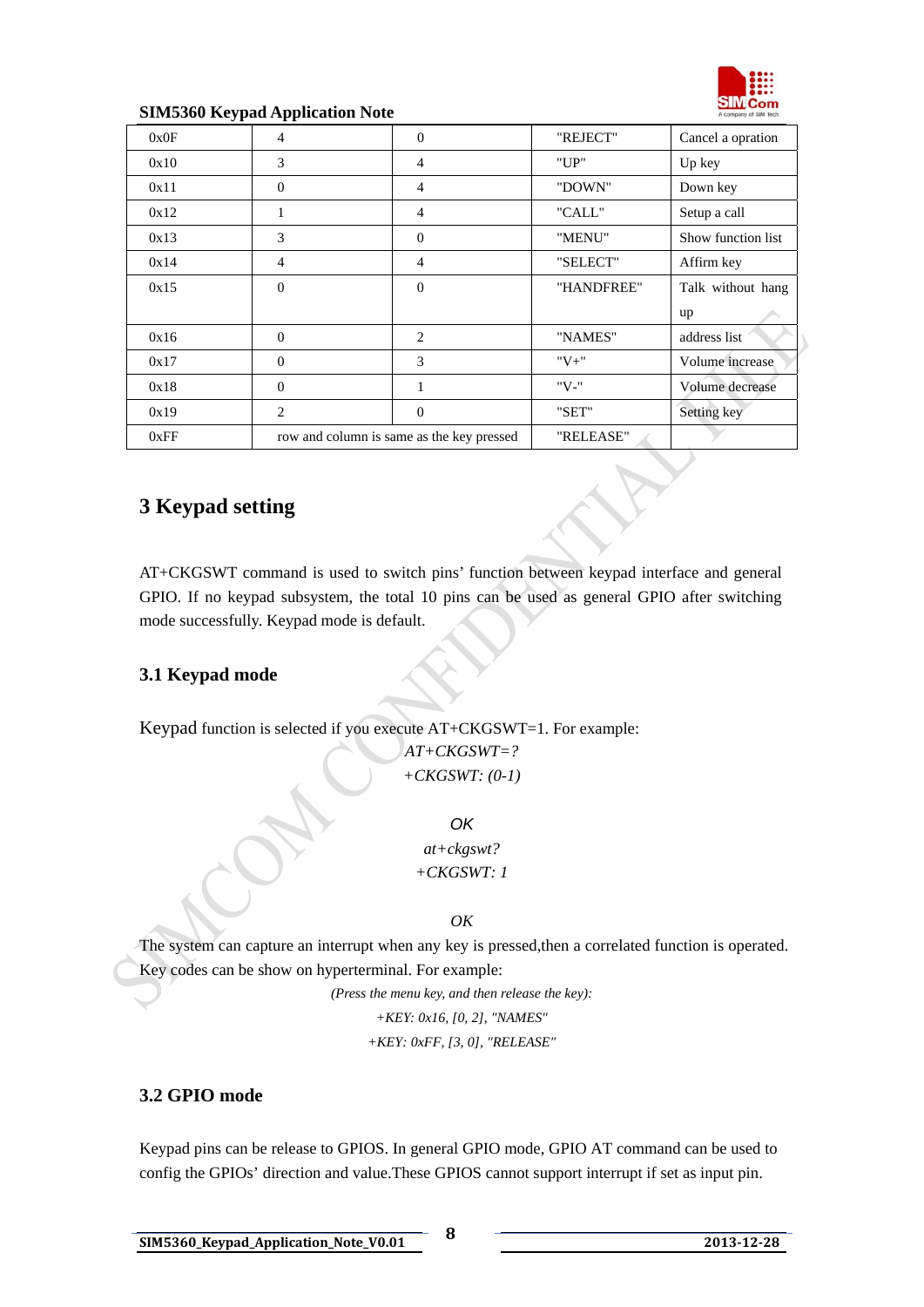

## *AT+CKGSWT=0 OK*

#### **Table 3: GPIOS list**

| KEYPAD INTERFACE    | <-----------> | <b>GENERAL GPIO NUMBER</b> |
|---------------------|---------------|----------------------------|
| KEYPAD 4            |               | GPIO <sub>6</sub>          |
| KEYPAD 3            |               | GPIO7                      |
| KEYPAD <sub>2</sub> |               | GPIO <sub>8</sub>          |
| KEYPAD 1            |               | GPIO <sub>9</sub>          |
| KEYPAD 0            |               | GPIO <sub>10</sub>         |
| <b>KEYSENSE4</b>    |               | GPIO11                     |
| <b>KEYSENSE3</b>    |               | GPIO12                     |
| <b>KEYSENSE2</b>    |               | GPIO13                     |
| <b>KEYSENSE1</b>    |               | GPIO14                     |
| <b>KEYSENSE0</b>    |               | GPIO15                     |

AT+CGDRT is used to set the specified GPIO to in or out state. For example,you can do this operation if you want to set GPIO6 as a output pin.

#### *AT+CGDRT=6,1 OK*

AT+CGSETV is used to set the value of the specified GPIO to high or low. For example;

#### *AT+CGSETV=6,1*   $OK$

AT+CGGETV is used to get the value(high or low) of the specified GPIO.Before this operation,you must set GPIO as input. For example;

> *AT+CGDRT=6,0 OK AT+CGGETV=6,1 +CGGETV: 0*

CON.